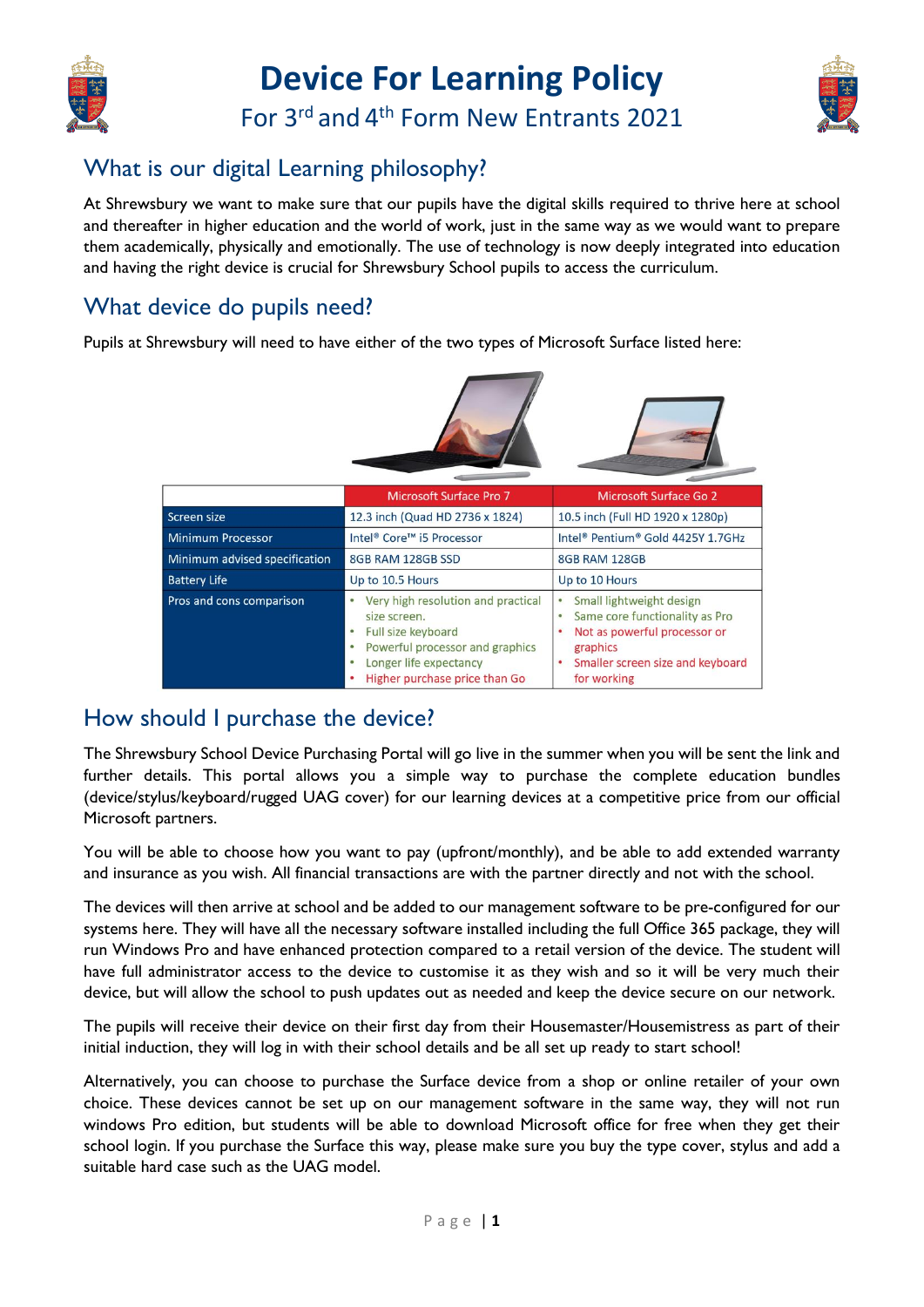### Why Microsoft Surface?



#### What will pupils be using their device for?

Every pupil will use Microsoft Teams for digital access to their classes and other groups they are associated with in the school. All Top Schools (homework) are set on Microsoft Teams as assignments. Pupils will take their devices with them in their school bag every day so that they have them available for when the teachers choose to use them in lessons.

All 3<sup>rd</sup> Form pupils will undertake our Digital Curriculum called EQUIP that is deeply integrated into our Origins 3rd Form Curriculum. Pupils will be exposed to and taught a range of IT skills in all their subjects throughout the year. This means that the skills are being learned and developed with genuine context rather than in a separate IT lesson. These essential skills will cover the main Office 365 tools (Teams, Word, PowerPoint, Excel, OneNote and OneDrive) along with some digital citizenship, research skills and some media skills.



Pupils will use our virtual learning environment to access all their daily information and they will also have access to a vast range of resources on this system uploaded by their teachers to help support their independent learning. In addition to this, they will have a personal Shrewsbury School Blog called SHREWD which is added to during weekly tutorials to reflect on various aspects of school life such as ; character, achievements, progress and soft skills.

There is no doubt that during the recent periods of school closure the teachers have developed innovative and effective ways of using technology to further learning. Many of these will be integrated into their normal ways of teaching from now on. One example of this is the widespread use of OneNote. This is a complete